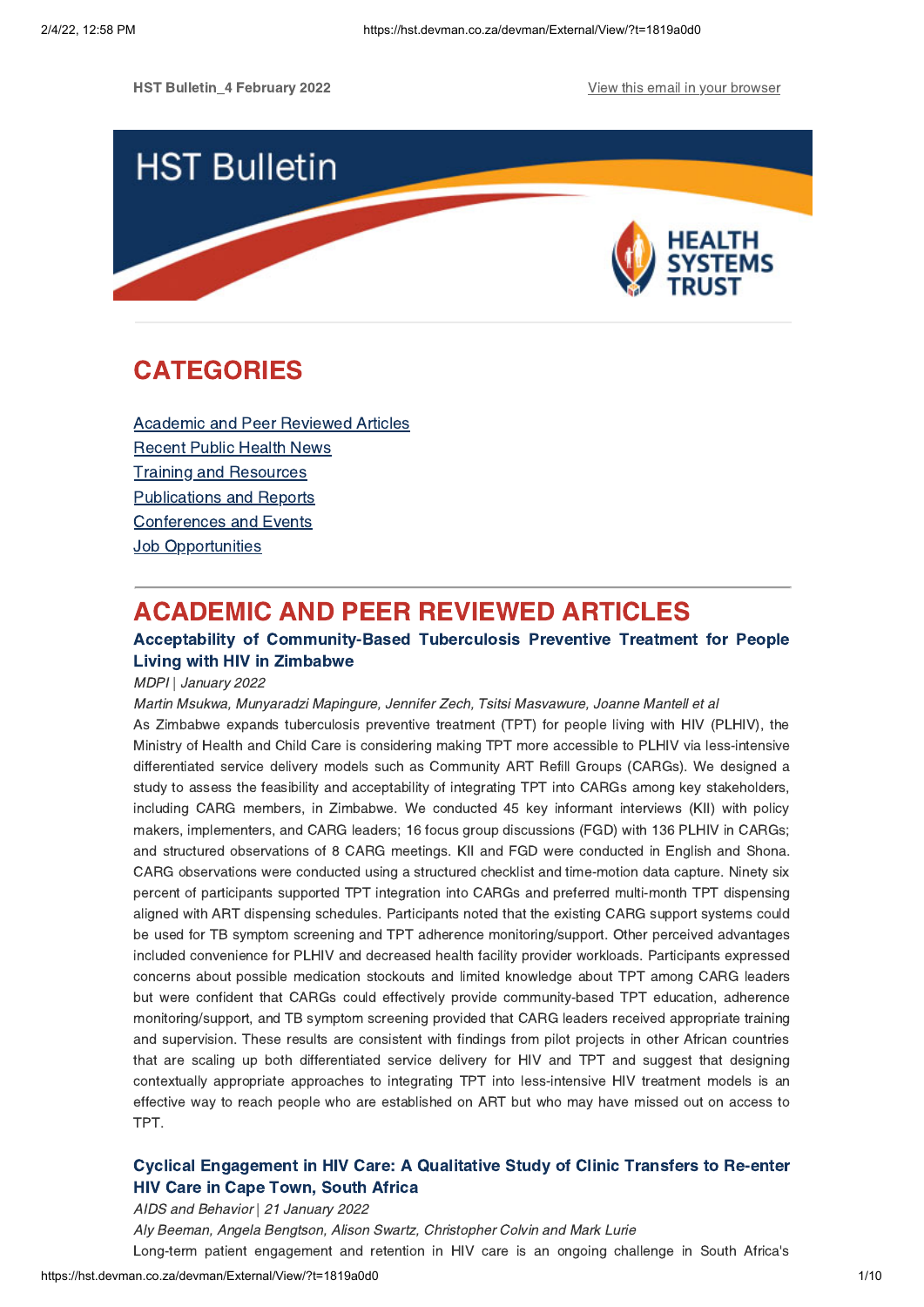### 2/4/22, 12:58 PM https://hst.devman.co.za/devman/External/View/?t=1819a0d0

strained health system. However, some patients thought to be "lost to follow-up" (LTFU) may have "transferred" clinics to receive care elsewhere. Through semi-structured interviews, we explored the relationship between clinic transfer and long-term patient engagement among 19 treatment-experienced people living with HIV (PLWH) who self-identified as having engaged in a clinic transfer at least once since starting antiretroviral therapy (ART) in Gugulethu, Cape Town. Our findings suggest that patient engagement is often fluid, as PLWH cycle in and out of care multiple times during their lifetime. The linear nature of the HIV care cascade model poorly describes the lived realities of PLWH on established treatment. Further research is needed to explore strategies for reducing unplanned clinic transfers and offer more supportive care to new and returning patients.

# Population sizes, HIV prevalence, and HIV prevention among men who paid for sex<br>in sub-Saharan Africa (2000[–](https://hst.devman.co.za/devman/external/?t=f69b52e7)2020): A meta-analysis of 87 population-based surveys<br>PLOS Medicine | 25 January 2022

### PLOS Medicine | 25 January 2022

Caroline Hodgins, James Stannah, Salome Kuchukidze, Lycias Zembe, Jeffrey Eaton et al

Key populations, including sex workers, are at high risk of HIV acquisition and transmission. Men who pay for sex can contribute to HIV transmission through sexual relationships with both sex workers and their other partners. To characterize the population of men who pay for sex in sub-Saharan Africa (SSA), we analyzed population size, HIV prevalence, and use of HIV prevention and treatment.

# Multiple opportunistic infections (pulmonary tuberculosis, [Mycobacterium](https://hst.devman.co.za/devman/external/?t=c0a75ec2) avium

# southern African Journal of HIV Medicine 25 January 2022

Midhun John, Michelle Venter, Jenifer Vaughan, Marianne Black, Daniel Prince et al.

HIV infection is a common disease in the South African population. The virus can lead to the development of many opportunistic infections. This case study examines co-infection with three opportunistic infections and the need for clinical suspicion of infections in our HIV population.

# The rising tide of early-onset colorectal cancer: a [comprehensive](https://hst.devman.co.za/devman/external/?t=a8762b21) review of epidemiology, clinical features, biology, risk factors, prevention, and early detection epidemiology, clinical features, biology, risk factors, prevention, and early detection The Lancet Gastroenterology & Hepatology | 28 January 2022

Swati Patel, Jordan Karlitz, Timothy Yen, Christopher Lieu, Richard Boland

The incidence of early-onset colorectal—ie, colorectal cancer cancer diagnosed in patients under the age of 50 years— has been increasing around the world. This Series paper provides a comprehensive review on the topic of early-onset colorectal cancer, including examining the epidemiology of early-onset colorectal cancer around the world, clinical and pathological features, genetic and epigenetic landscapes, and emerging data on the clinical risk factors associated with early-onset colorectal cancer. Evidencebased approaches to prevention and early detection are also presented.

# Reducing asthma attacks in children using exhaled nitric oxide (RAACENO) as a biomarker to inform treatment strategy: a multicentre, parallel, randomised, controlled, phase 3 trial

# controlled, phase 3 trial The Lancet Respiratory Health | 28 January 2022

Steve Turner, Seonaidh Cotton, Jessica Wood, Victoria Bell, Edwin-Amalraj Raja, et al.

The benefit of fractional exhaled nitric oxide (FeNO) in guiding asthma treatment is uncertain. We evaluated the efficacy of adding FeNO to symptom-guided treatment in children with asthma versus only symptom-guided treatment.

# Gout and the risk of COVID-19 diagnosis and death in the UK Biobank: a [population-](https://hst.devman.co.za/devman/external/?t=1710c463)

# and study<br>The Lancet Rheamatology | 28 January 2022

Ruth Topless, Angelo Gaffo, Prof Lisa Stamp, Philip Robinson, Prof Nicola Dalbeth, Prof Tony Merriman There is a paucity of data on outcomes for people with gout and COVID-19. We aimed to assess whether gout is a risk factor for diagnosis of COVID-19 and COVID-19-related death, and to test for sex- and drugspecific differences in risk. The findings showed that gout is both a risk factor for diagnosis of COVID-19 and a risk factor for COVID-19-related death, independent of included comorbidities. Women with gout were at a higher risk of death with COVID-19 than were men with gout.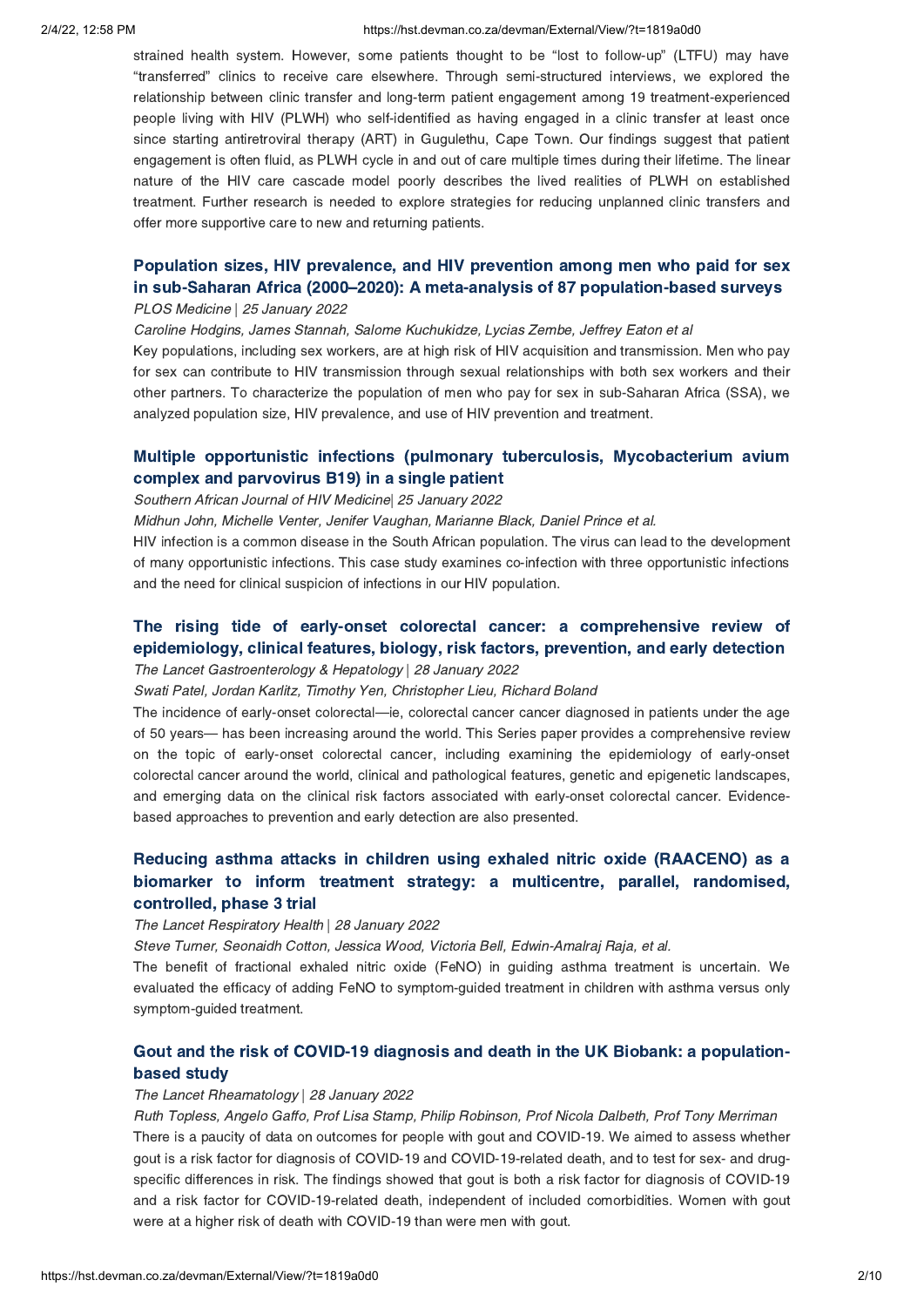# The role of counselling in [tuberculosis](https://hst.devman.co.za/devman/external/?t=46924a3e) diagnostic evaluation and contact tracing:<br>scoping review and stakeholder consultation of knowledge and research gaps scoping review and stakeholder consultation of knowledge and research gaps BMC Public Health | 28 January 2022

Isabel Foster, Amanda Sullivan, Goodman Makanda, Ingrid Schoeman, Phumeza Tisile, et al Tuberculosis (TB) care cascade analyses show large gaps at early stages, including care-seeking and diagnostic evaluation, where promising interventions to decrease attrition are urgently needed. Personcentered care is prioritized in the World Health Organization's End TB strategy; yet little is known about how it is delivered and can be optimized. Recommendations for counselling, a core component of personcentered care, are largely limited to its role in improving TB treatment adherence. The role of counselling to close key diagnostic gaps in the care cascade is poorly understood.

Pregnancy in a pandemic: inequalities in maternal health The Lancet Digital Health | 1 February 2022

## **Editorial**

The COVID-19 pandemic and the resulting modifications to health services have exacerbated the global number of negative maternal and perinatal outcomes. Using data from electronic health records, a study by Piekos and colleagues showed that mild or moderate SARS-CoV-2 infection early on in pregnancy resulted in increased risk of preterm delivery and stillbirth, emphasising the importance of prioritising pregnant people for COVID-19 vaccination. However, the pandemic has also elucidated social and racial disparities in these outcomes; a rapid report by MBRRACE-UK found that six of the ten women reviewed who died during or after pregnancy from COVID-19 or its complications were from Black or minority ethnic groups. Such disparities have been previously recognised to play a role in adverse pregnancy outcomes. Using data from 2017 to 2019, results of a maternal deaths and morbidity report by MBRRACE-UK showed persistent inequalities in maternal mortality rates; compared with White women, those who are Asian, of mixed ethnic background, or Black have a higher risk of dying in pregnancy.

# [Cost-effectiveness](https://hst.devman.co.za/devman/external/?t=681c6a37) of universal screening for chronic hepatitis B virus infection in

# The Lancet Global Health | 1 February 2022

Shu Su, Prof William Wong, Zhuoru Zou, Dan Dan Cheng, Jason J Ong, et al.

China has the highest prevalence of hepatitis B virus (HBV) infection worldwide. Universal HBV screening might enable China to reach the WHO 2030 target of 90% diagnostics, 80% treatment, and 65% HBVrelated death reduction, and eventually elimination of viral hepatitis. We evaluated the cost-effectiveness of implementing universal HBV screening in China and identified optimal screening strategies.

(Return to Top)

## <span id="page-2-0"></span>**RECENT PUBLIC HEALTH NEWS**

# South Africa's plan to "end" covid 19<br>AfricaNews | 19 January 2022

### AfricaNews | 19 January 2022

South African President Cyril Ramaphosa has opened a new vaccine manufacturing facility that he says will boost the country's capacity to produce its own vaccines for diseases including COVID-19. The factory located in Cape Town was also launched by Patrick Soon-Shiong, the South African-born founder of NantWorks, a multinational biotechnology firm based in the United States that has invested about \$200 million to start the facility, according to local reports. "The pandemic has revealed the huge disparities that exist within and between countries in access to quality healthcare, medicines, diagnostics and vaccines," said Ramaphosa on Wednesday.

### South Africa['](https://hst.devman.co.za/devman/external/?t=60094179)s Covid-19 Response Gets a \$750 Million Boost

### Reliefweb | 21 January 2022

The World Bank Group Board of Executive Directors today approved South Africa's request for a \$750 million development policy loan (DPL). This loan will support the Government of South Africa's efforts to accelerate its COVID-19 response aimed at protecting the poor and vulnerable from the adverse socioeconomic impacts of the pandemic and supporting a resilient and sustainable economic recovery. The DPL supports the implementation of South Africa's Economic Reconstruction and Recovery Plan (ERRP) and is well aligned with the World Bank's Crisis Response Approach aimed at protecting lives, livelihoods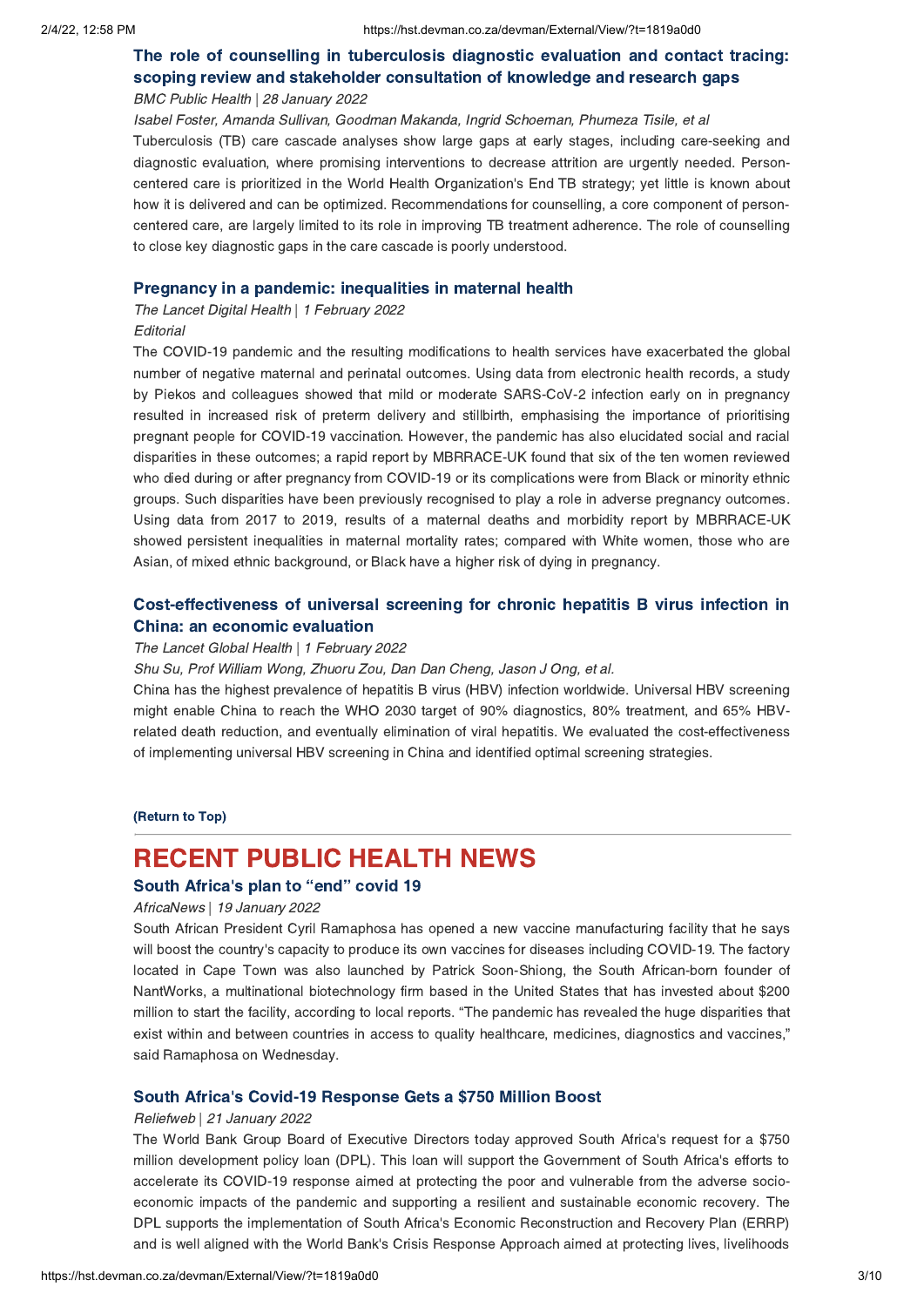### 2/4/22, 12:58 PM https://hst.devman.co.za/devman/External/View/?t=1819a0d0

and supporting a more inclusive and resilient growth path. It reflects priorities to modernize the country's social protection and health services and to improve delivery systems which will apply even beyond the pandemic. It also enhances financial sector stability, specifically the establishment of a deposit insurance scheme. It further supports South Africa's commitment to climate change.

### Vaccination in the world['](https://hst.devman.co.za/devman/external/?t=be85cfd8)s top athletes

### The Lancet News | 25 January 2022 Talha Khan Burki

On Jan 17, 2022, the Australian Open tennis tournament began. Notably absent was nine-time champion Novak Djokovic. Having had his visa cancelled, Djokovic had been deported the day before he was due to start his title defence. The cancellation came at the behest of Australian immigration minister, Alex Hawke, who stated that he made the decision "on the basis that it was in the public interest". Djokovic has not been vaccinated against COVID-19. The world number one tennis player arrived in Australia with a medical exemption to the requirement that all foreigners entering the country have to be fully vaccinated against COVID-19. The exemption was granted by the state of Victoria, based on Djokovic having tested positive for SARS-CoV-2 in December, 2021. This was not good enough to satisfy the Australian Border Force; they detained Djokovic after he arrived in Melbourne on Jan 5, 2022. His visa was subsequently cancelled. The decision was reversed in a federal court 5 days later, only for the immigration minister to intervene.

# World Health Organization | 26 January 2022

The World Health Organization (WHO) kicked off this year's commemoration of World Neglected Tropical Diseases (NTD) Day under the theme 'Achieving health equity to end the neglect of poverty-related diseases' with a call to focus more on strengthening interventions in order to promote equitable health services for all. In his concluding remarks during a virtual event to mark this year's World NTD Day, Dr Ren Minghui WHO's Assistant Director-General who leads the Division of Universal Health Coverage/Communicable and Non-Communicable Diseases said celebrating progress reminds us of additional work required to achieve the 2030 Sustainable Development Goals to end the epidemics of NTDs. He said WHO will continue to work with countries endemic for NTDs and with all partners to help those who are suffering from these preventable diseases and ensure that no one is left behind.

# World [Neglected](https://hst.devman.co.za/devman/external/?t=7060a812) Tropical Diseases Day: WHO calls for equitable health services for

# ----<br>Johnson & Johnson fine-tuning jabs against Omicron

### Health-E News | 26 January 2022

As the Omicron variant of COVID-19 spreads rapidly across the globe, Johnson & Johnson (J&J) are working hard at developing a vaccine to fight the highly infectious strain. They are also testing the waters to see how safe their jab is for children and adolescents. At a webinar hosted by the Africa Centre For Disease Control (CDC) Dr Kashmira Date, the Global Medical Affairs Director of Vaccines at J&J Global Public Health, said the company will 'closely monitor newly emerging variants.' "They highlight the importance of continued surveillance, testing, and vaccination to prevent hospitalisations and deaths," said Date.

# Archbishop Desmond Tutu and the universality of health and human rights The Lancet News | 27 January 2022

### Chris Beyrer for the International AIDS Society–Lancet Commission on Health and Human Rights

The UN adopted the Convention on the Suppression and Punishment of the Crime of Apartheid in November, 1973, making this systematised form of racial discrimination an international crime. The vote was overwhelmingly in favour of the designation, with only Portugal, South Africa, the USA, and the UK voting against it. Subsequently, the 1998 Rome Statute, which created the International Criminal Court, further established apartheid as one of 11 crimes against humanity. Initially linked specifically to the apartheid regime of South Africa, the crime has been since been more broadly invoked—in the war crimes tribunals of the former Yugoslavia and the Rwandan genocide, and in the abuses against the Rohingya minority in Myanmar. The late Archbishop Emeritus Desmond Tutu (1931–2021) was among the leaders in the struggle against apartheid in his own beloved South Africa. His voice was ever after one of the world's moral arbiters against apartheid regimes and acts wherever they occurred, including the genocidal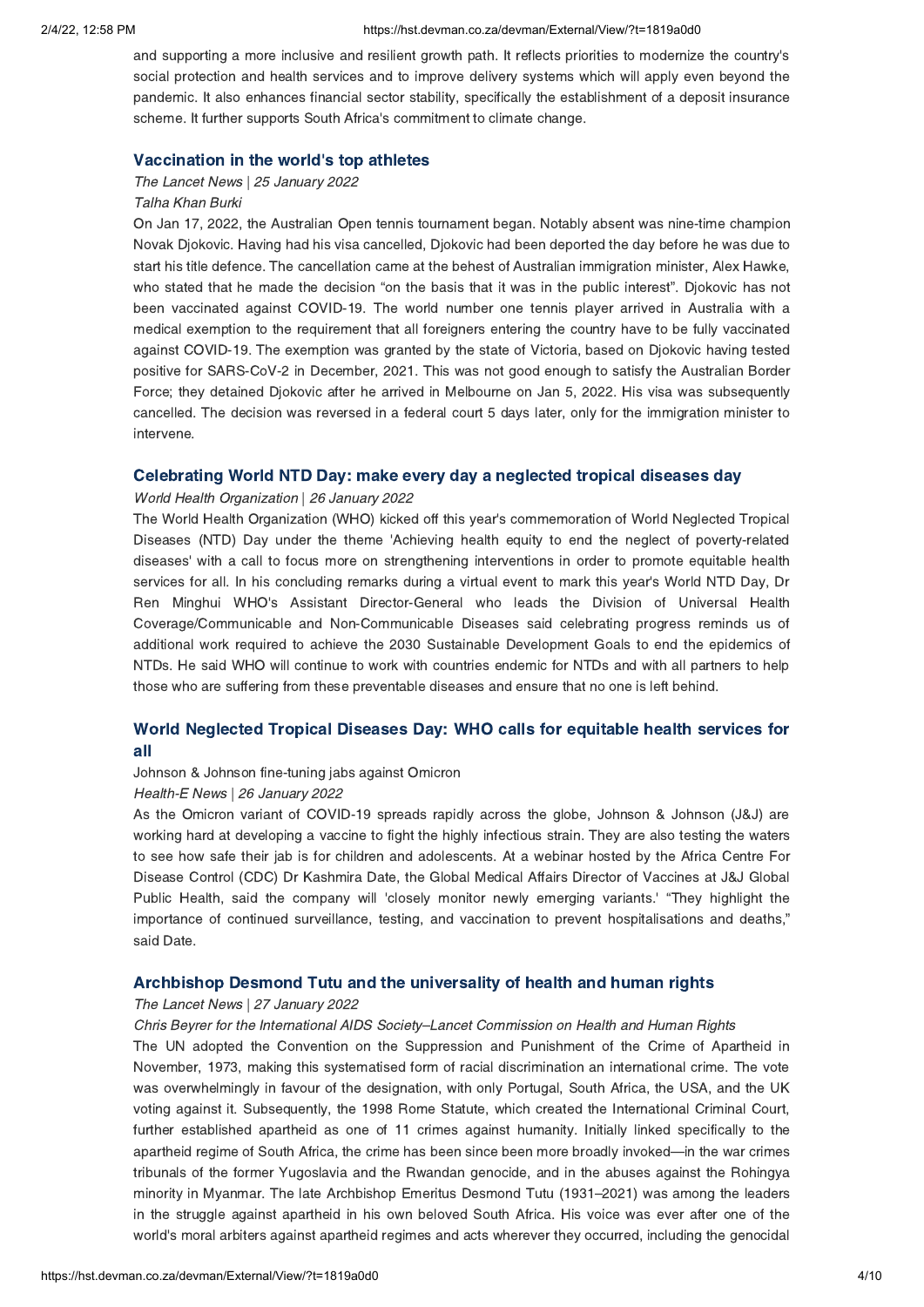policies against the Rohingya, China's treatment of the Tibetan people, and the treatment of Palestinians under Israeli occupation.

# HIV mRNA Vaccine Trial Is Now Underway POZ | 28 January 2022

The experimental HIV vaccine regimen aims to train B cells to produce broadly neutralizing antibodies. The first doses of an experimental HIV vaccine regimen using the same messenger RNA (mRNA) technology as highly effective COVID-19 vaccines have been administered to clinical trial participants, according to an announcement from Moderna and the International AIDS Vaccine Initiative (IAVI). The Phase I study (IAVI G002; ClinicalTrials.gov NCT05001373) is testing whether sequential administration of a series of primer and booster shots can trigger the development and maturation of specialized B cells that can produce broadly neutralizing antibodies (bnAbs) that target various strains of HIV.

# **When Omicron Isn['](https://hst.devman.co.za/devman/external/?t=e7cc72f)t So Mild**<br>New York times | 29 January 2022

For those with underlying medical conditions, the latest pandemic wave has still posed a threat. Regina Perez, 57, had never been hospitalized for her lifelong asthma condition until she came down with Covid this month. She started having difficulty breathing, even after taking her usual medications. "It kind of took over, almost," she said. She wound up at St. Luke's Hospital in Allentown, Pa., for most of a week at a time when nearly all the Covid patients sampled had contracted the Omicron variant. The episode frightened her. While doctors were able to get her asthma and breathing under control, "I'll probably be scared for the rest of my life," she said. Ms. Perez, who was fully vaccinated and is now recovering at home, said she had spent the last two years doing everything she could to avoid infection, including working from home and rarely going out. She has not yet gotten a booster shot.

# Promising progress on neglected tropical diseases in Africa WHO Africa | 31 January 2022

Over the past decade, significant progress has been made in the elimination, control and eradication of neglected tropical diseases in the African region, where all but one neglected tropical disease (Chagas) are prevalent. More than a billion people are affected by neglected tropical diseases globally. Africa accounts for nearly 40% (400 million people) of the global burden. These diseases can be devastating, including causing severe pain, disabilities and deformities, malnutrition, stunted growth and cognitive impairment. Anaemia caused by some of these diseases has a direct impact on maternal mortality. Neglected tropical diseases are a set of 20 diseases or disease groups that occur predominantly in tropical and subtropical areas. They include lymphatic filariasis, more commonly known as elephantiasis, onchocerciasis or river blindness, schistosomiasis, or bilharzia, as well as human African trypanosomiasis, often called sleeping sickness. The global Neglected Tropical Disease global roadmap 2021—2030 seeks to reduce by 90% the number of people requiring treatment for the diseases; at least 100 countries eliminate at least one neglected tropical disease; eradicate two diseases (Guinea worm and yaws); and reduce disability related to these diseases by 75%.

# World [Neglected](https://hst.devman.co.za/devman/external/?t=2fd2e63c) Tropical Diseases Day: WHO calls for equitable health services for

# ----<br>World Health Organization | 30 January 2022

To mark World Neglected Tropical Diseases Day (WNTDD), the World Health Organization (WHO) is calling on everyone, to rally to confront inequalities that characterize NTDs and ensure that the poorest and marginalized communities who are mostly affected by neglected tropical diseases (NTDs) receive the health services they need. In his message for World NTD day, WHO Director-General, Dr Tedros Adhanom Ghebreyesus said the COVID-19 pandemic has thrust millions of people deeper into poverty and affected those who already have limited access to health services." He urged the global community – the countries, partners, and colleagues – to continue their work during the pandemic.

# Africa, the pandemic and healthcare independence BBC | 31 January 2022

In a special edition of The Evidence, Claudia Hammond and her panel of experts focus on Africa, on how the more than fifty countries on the continent, home to 1.3 billion people and the most youthful population in the world, have fared, two years into the pandemic. African scientists have been key players in the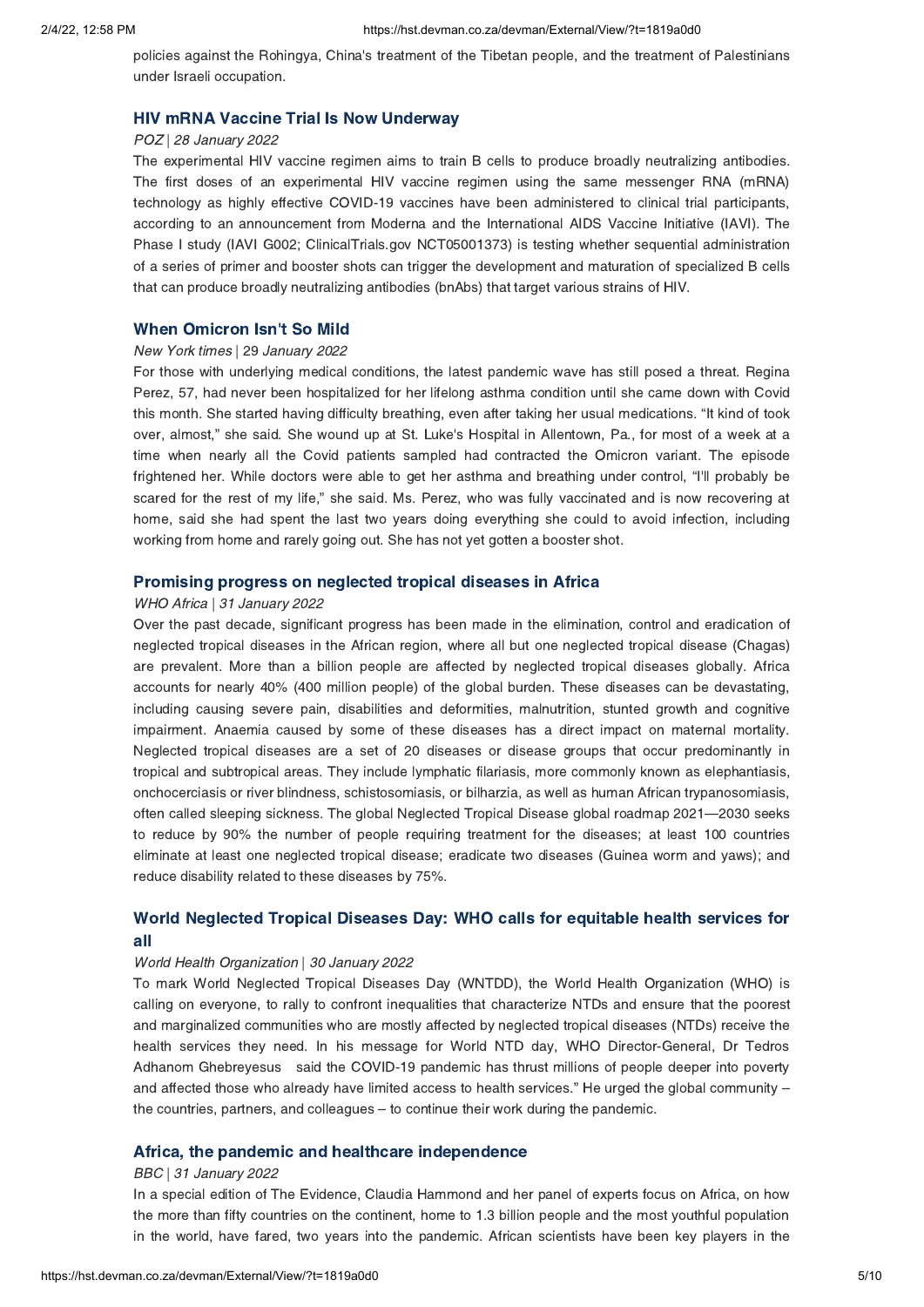global response, sequencing variants of the virus and sharing this vital information with the world. But there's been huge frustration and anger on the continent about the way Africa has, yet again, found itself at the back of the global queue for life-saving tests, treatments and vaccines.

The sense that the global health system isn't set up to deliver for Africa has prompted what's been described as unprecedented solidarity, and galvanised calls for increased healthcare independence, selfsufficiency and a new public health order for the continent.

# The widespread misuse of antibiotics in humans, animals and the [environment](https://hst.devman.co.za/devman/external/?t=27bfbd7e) must

# stop GroundUp | 31 January 2022

I know of many cases where employers will not allow sick leave without employees having antibiotics to show for it. In the first two articles in this series on the antibiotic resistance pandemic, we established the size of the problem, with new data showing that 4.5 million people died in 2019 with an antibiotic resistant bacterial infection, nearly 1.3 million as a direct result of that infection. Furthermore, antibiotic use in childhood is associated with a variety of illnesses in later life. We also explained how bacteria become resistant to antibiotics and that the more antibiotics we use, the more resistance increases. This results in the need to use last resort antibiotics for everyday infections like cystitis, pneumonia, gonorrhoea, and meningitis, some of which are now, untreatable. Moreover, we also explained how this process happens in animals, be they your pets or animals produced for food.

# $2020$

# 2020 UNAIDS | 31 January 2022

Most of the 150 000 new HIV infections among children in 2020 could have been prevented. A strong start would be to better engage women and girls at significant risk of acquiring HIV infection in integrated antenatal care and HIV services, including HIV prevention and testing, delivered at the local level, and to ensure that those who are HIV-positive receive treatment before pregnancy. Nearly 65 000 child infections occurred in 2020 because women already living with HIV were not diagnosed during pregnancy and did not start treatment. More than 35 000 additional child infections occurred because women acquired HIV during pregnancy or breastfeeding, which led to a spike in their viral load and a high risk of vertical transmission. Women at substantial risk of HIV infection require tailored combination HIV prevention, including pre-exposure prophylaxis, more comprehensive counselling, repeat HIV testing and the provision of self-testing kits for partners.

# [Researchers](https://hst.devman.co.za/devman/external/?t=504857b8) and dieticians argue it's high time South African food products come

# with warnings<br>Daily Maverick | 31 January 2022

New research suggests that nearly 80% of packaged foods on major supermarket shelves may be ultraprocessed: Cheap food loaded with fat, salt and sugar that allow companies to turn big profits — at your expense. Products like these, including possibly the chemicals in them, are fuelling new levels of death and disease with almost no regulation to stand in their way. Warning labels alone may not cure South Africa's bad diet — but it could get corporates to rethink what they're selling.

### Why a million children are missing from school [–](https://hst.devman.co.za/devman/external/?t=38172417) and how to get them back

### Bhekisisa | 1 February 2022

Estimating how many learners have dropped out of school as a consequence of the COVID pandemic is an issue governments across the globe are trying to pin down. The subject has been open to intense debate in South Africa and often receives additional attention when the results for the final year of schooling are due for release. As academics examining trends in access and learning outcomes over the past decade, we have taken a particular interest in measuring how the pandemic has contributed to learner drop-out. We also want to contribute to a better understanding of learner drop-out so that appropriate steps can be taken to address the issue effectively.

# Schools can fully open and isolation reduced – Covid-19 regulation [amendments](https://hst.devman.co.za/devman/external/?t=48352efa) take pragmatic turn

## Daily Maverick | 1 February 2022 Following pressure to align regulations with the current state of the coronavirus pandemic, Cabinet has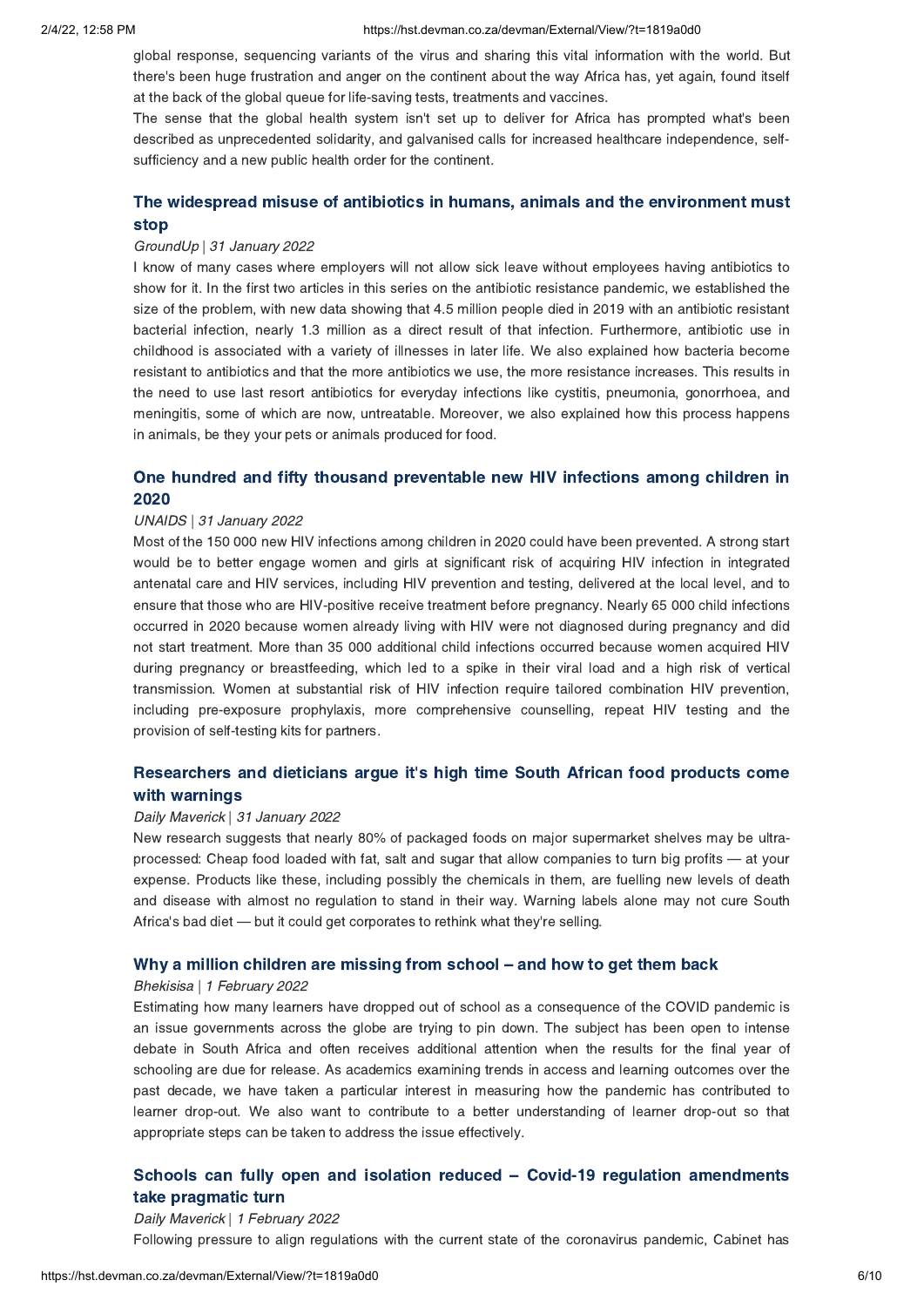### 2/4/22, 12:58 PM https://hst.devman.co.za/devman/External/View/?t=1819a0d0

announced that people who test positive for Covid-19 but don't show any symptoms will no longer have to isolate. Pupils can now return to school full-time, meaning life will start to return to normal for young people who have been hard-hit by the lockdown. The coronavirus pandemic and resultant lockdown has been particularly damaging for school-aged youth, many of whom lost huge amounts of learning time, have been cut off from their networks of friends, and in some cases, have gone hungry as the government first shut down schools and then imposed a system of rotational learning. On Monday, Cabinet announced amendments to the Level 1 lockdown regulations that suggest the executive has responded to pressure and is continuing to take a more pragmatic approach to the pandemic after the country has exited its fourth wave, which saw fewer hospitalisations and deaths than previous waves.

# South African scientists will study link between COVID variants and untreated HIV Reuters | 1 February 2022

Leading South African scientists are set to investigate COVID-19 and HIV in tandem, amid mounting evidence that the collision of the two pandemics could be generating new coronavirus variants. The team at the Network for Genomic Surveillance in South Africa (NGS-SA), which first alerted the world to the COVID variant Omicron, said it was time for a "systematic" investigation of what happens when patients with untreated HIV get COVID-19.

# Health-E News | 1 February 2022

Gone are the days of thinking eight glasses of water a day are enough. Mpho Tshukudu, a nutrition dietician has thrown that theory on its head – your body weight and daily water intake go hand in hand. Water comprises 50 to 70% of an adult's body weight, which must be regularly replenished through dietary intake, as the body has no provision for water storage. Tshukudu said a person's daily water needs are determined by what is seen on the scale. "You need about 30 to 35ml per kg. So, if you weigh 100kg, you may need about 3 to 3.5 liters of water per day. If you weigh 65kg and you're drinking 2L a day, that might be too much, it all depends," she said.

### Analysis: Is there a way out of SA['](https://hst.devman.co.za/devman/external/?t=be020f93)s medico-legal morass?

### Spotlight | 1 February 2022

Whichever way you look at it, when it comes to medical negligence claims against the state, the numbers are shocking. One way to look at it is by adding up what is called contingent liabilities. This refers to what the state would have to pay if all claims have to be paid. It can be a somewhat misleading metric since the state often contests claims and ends up having to pay less than what was claimed or nothing at all.

# Scientists discover crucial link between high blood pressure and diabetes IOL | 2 February 2022

One of the long-standing medical mysteries is the diagnosis of diabetes (high blood sugar) in majority of patients suffering from high blood pressure (hypertension). The reason for this had been unknown. But now, an international team of universities have made a breakthrough in it. The research, published online in 'Circulation Research', involved contributions from collaborating scientists in Brazil, Germany, Lithuania, and Serbia, as well as the UK and New Zealand.

# Omicron vs Delta: What researchers learned about illness in children under 5 Health24 | 2 February 2022

Children under the age of five who get infected with Covid-19 for the first time with the Omicron variant don't get as sick as children who got Delta. The research published in the preprint server MedRxiv compared the severity of clinical outcomes in children under five in the USA who contracted Covid-19 for the first time before and after the emergence of Omicron.

# UKZN LECTURER ISIZULU COVID ANIMATION FILM FOR CHILDREN FILM FOR CHILDREN EXPERIENCE.<br>Eyewitness News | 2 February 2022

The University of KwaZulu-Natal (UKZN) on Wednesday announced that it had produced a short isiZulu animation film for children. The film is based on the university's social work senior lecturer Dr Maud Mthembu's book about COVID-19 titled, Uhambo lwami ngesikhathi sekhovithi - My journey during COVID-19. In a statement, the university said that the 10-minute film tells the story of Nsimu, a 10-yearold child whose family was affected by the virus and the impact that the disease had on the family.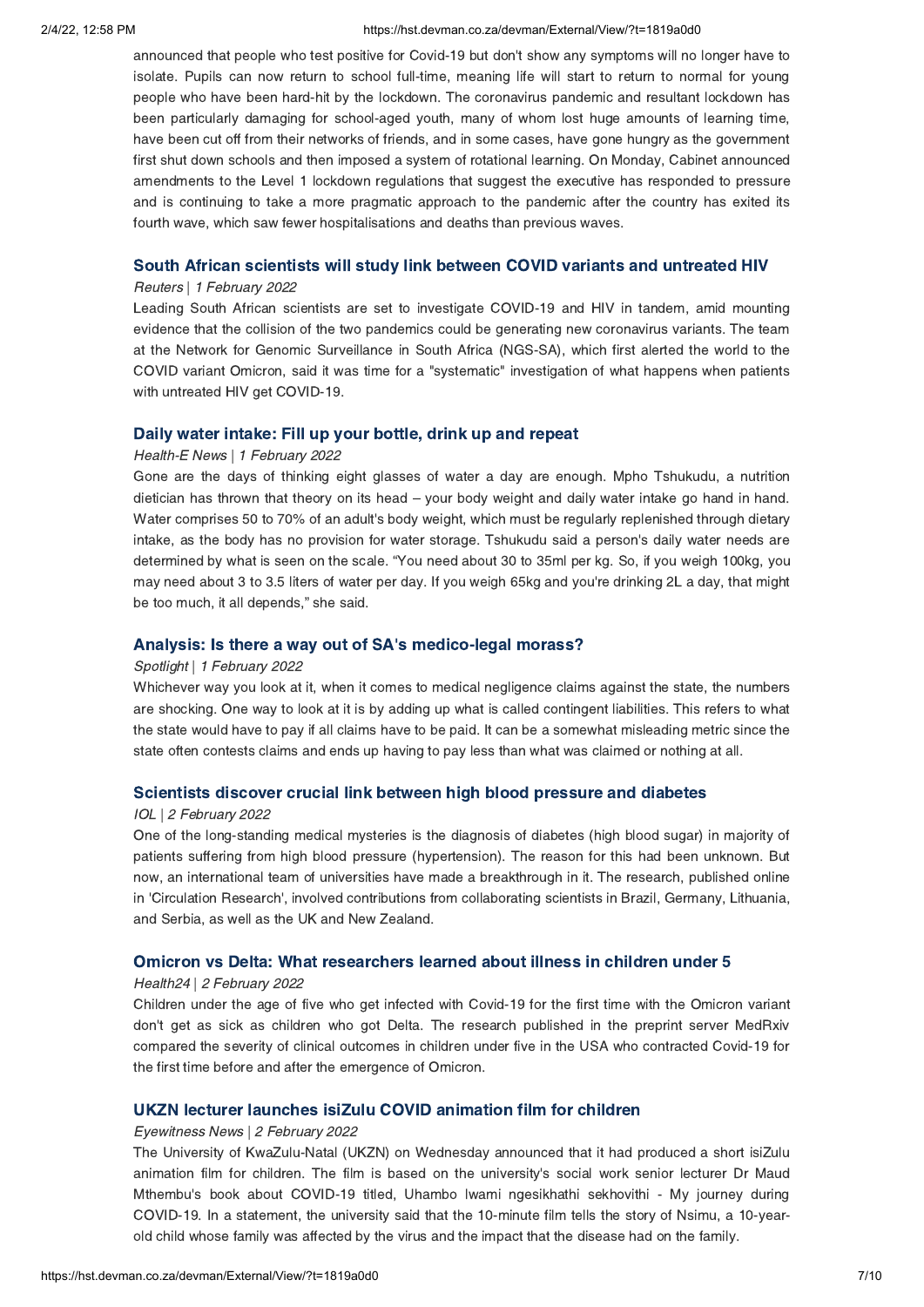# What can you do to reduce the risk of getting an antibiotic-resistant infection? GroundUp | 3 February 2022

You need to try to avoid getting an antibiotic-resistant infection for two reasons. You don't want to end up in hospital with a difficult-to-treat potentially fatal disease and you don't want to spread such an infection and put other people in hospital. Here's how to reduce your risk of getting an infection against which antibiotics don't work.

### (Return to Top)

# <span id="page-7-0"></span>**TRAINING AND RESOURCES**

### **Subscribe to the Health Systems Trust Bulletin**

Subscribe to the Health Systems Trust Bulletin The Health Systems Trust (HST) produces a weekly bulletin on Fridays focusing on key public health news, peer-reviewed journal articles and other important primary healthcare resources.

HST produces a weekly online publication, 60percent, which keeps subscribers abreast with the latest news and developments pertaining to HIV-related maternal, adolescent, child and youth health. The name 60percent signifies that southern Africa is responding to a feminised HIV/AIDS epidemic, with at least 60% of those living with HIV being women. Subscribe to 60percent by simply visiting HST's website (https://www.hst.org.za), scroll to the bottom of the page, hit the SUBSCRIBE button, and follow the prompts. Let's keep you posted!

The Health Systems Training Institute (HSTi) is the training arm of the Health Systems Trust (HST), a leading force in the South African public health sector. HST was established in 1992, on the brink of democracy in South Africa, and has since played a significant role in strengthening the national primary health system through health research, informatics, clinical support, capacity-building and training.

### (Return to Top)

# **PUBLICATIONS AND REPORTS** Publications and the control of Hookhoove for Key Down

# **Ritshidize report: State of Healthcare for Key Populations – January 2022**<br>Ritshidze is a communityled monitoring system developed by organisations representing peo

Ritshidze is a communityled monitoring system developed by organisations representing people living with HIV including the Treatment Action Campaign (TAC), the National Association of People Living with HIV (NAPWA), Positive Action Campaign, Positive Women's Network (PWN) and the South African Network of Religious Leaders Living with and affected by HIV/AIDS (SANERELA+). For more information go to [www.ritshidze.org.za](mailto:ritshidze-comms@tac.org.za) or follow on Facebook, Twitter or Instagram, or contact ritshidzecomms@tac.org.za.

# New UNAIDS report | Holding the line: [communities](https://hst.devman.co.za/devman/external/?t=a4604a25) as first responders to COVID-19 and emerging health threats

and emerging resum and the line<br>In a new UNAIDS report, Holding the line: communities as first responders to COVID-19 and emerging health threats, organizations led by and for people living with HIV and key populations detail their efforts to respond to the colliding pandemics of COVID-19 and HIV.

CDC['](https://hst.devman.co.za/devman/external/?t=8c2f1684)s new Medical Monitoring Project (MMP) The Medical Monitoring Project (MMP) is a surveillance system designed to learn more about the experiences and needs of people who are living with HIV. It is supported by several government agencies and conducted by state and local health departments along with the Centers for Disease Control and Prevention (CDC).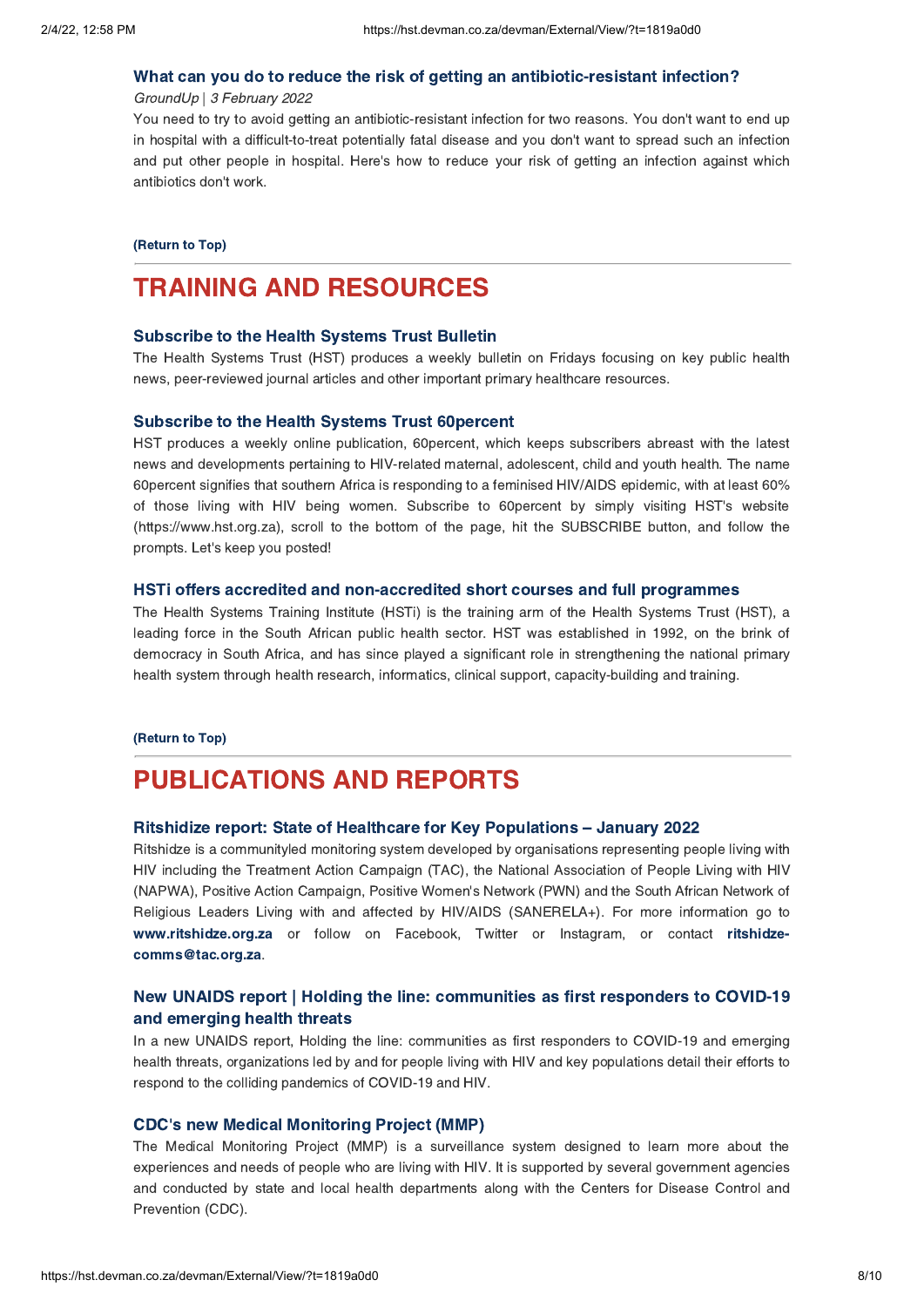(Return to Top)

# <span id="page-8-0"></span>**CONFERENCES AND EVENTS** [CONFERENCES](https://hst.devman.co.za/devman/external/?t=91d6ce32) AND EVERY STATE OF THE STATE OF THE STATE OF THE STATE OF THE STATE OF THE STATE OF THE STATE OF THE STATE OF THE STATE OF THE STATE OF THE STATE OF THE STATE OF THE STATE OF THE STATE OF THE STATE OF THE STATE

HSR 2022: Call for Abstracts! HSG is pleased to invite abstract submissions for the 7th Global Symposium on Health Systems Research (HSR2022), to be held in Bogota, Colombia October 31 – November 4, 2022. Read below for theme details, field building requirements, and submission guidelines.

Theme: Systems Performance in the Political Agenda: Sharing lessons for current and future global challenges.

# Call for Mentees: [Publication](https://hst.devman.co.za/devman/external/?t=79a59a91) Mentorship Program for First-time Women Authors in

the Field of HPSR Health Systems Global (HSG) and The Alliance for Health Policy and Systems Research (the Alliance) invite early-career women working on HPSR issues, based in Low- and Middle-Income countries, to participate in this call. Those who are interested in publishing their HPSR research for the first time in a global peer-reviewed journal and require guidance and support to submit a publishable manuscript should apply.

## Public health and primary care; is  $1+1=1$ ?

Public health and primary care have both long been considered to be corner stones of health systems. Although both aim to improve the health of populations, they differ in target group (population vs. individual), approach (promote and prevent vs. diagnose and treat) and methods (risk reduction vs. care). Whether considering the ongoing Covid 19 pandemic, the rise in non-communicable diseases, poor mental health, or the impact of environmental changes (e.g., climate change) or demographic shifts (e.g., migration and aging), there is an urgent need for better coordination and harmonization of public health and primary care in all of these areas. In fact, could these two types of health services contravene basic mathematics and be combined into one? With this call for papers, we invite articles presenting both positive and negative examples of the collaboration and integration between public health and primary care. The Call is open from 15 December 2021 until 31 August 2022. IJPH double-blind peer-review rules and author's guidelines apply.

CDC Evaluation Fellowship Program Application for the Evaluation Fellowship Program is now open until February 22, 2022 11:59 pm EST. Register and attend one of the informational webinars for Fellow applicants to have your questions answered about the CDC Evaluation Fellowship Program and the application process.

Webinar: Antimicrobial consumption - data for action 7 February 2022 Session 1: 10:00 - 11:30 CET Session 2: 15:30 - 17:00 CET Interpretation will be provided in French, Spanish, and Portuguese for both sessions 1 and 2. Russian interpretation will also be provided for session 1.

Invitation to Global Forum on TB Vaccines Join researchers, product developers, advocates, community representatives, and others interested and engaged in TB vaccine R&D from around the world to review the state of the field and discuss the path forward for this important research.

(Return to Top)

# <span id="page-8-1"></span>**JOB OPPORTUNITIES**

## Facility Team Leaders (2): HEALTH SYSTEMS STRENGTHENING (HSS) UNIT